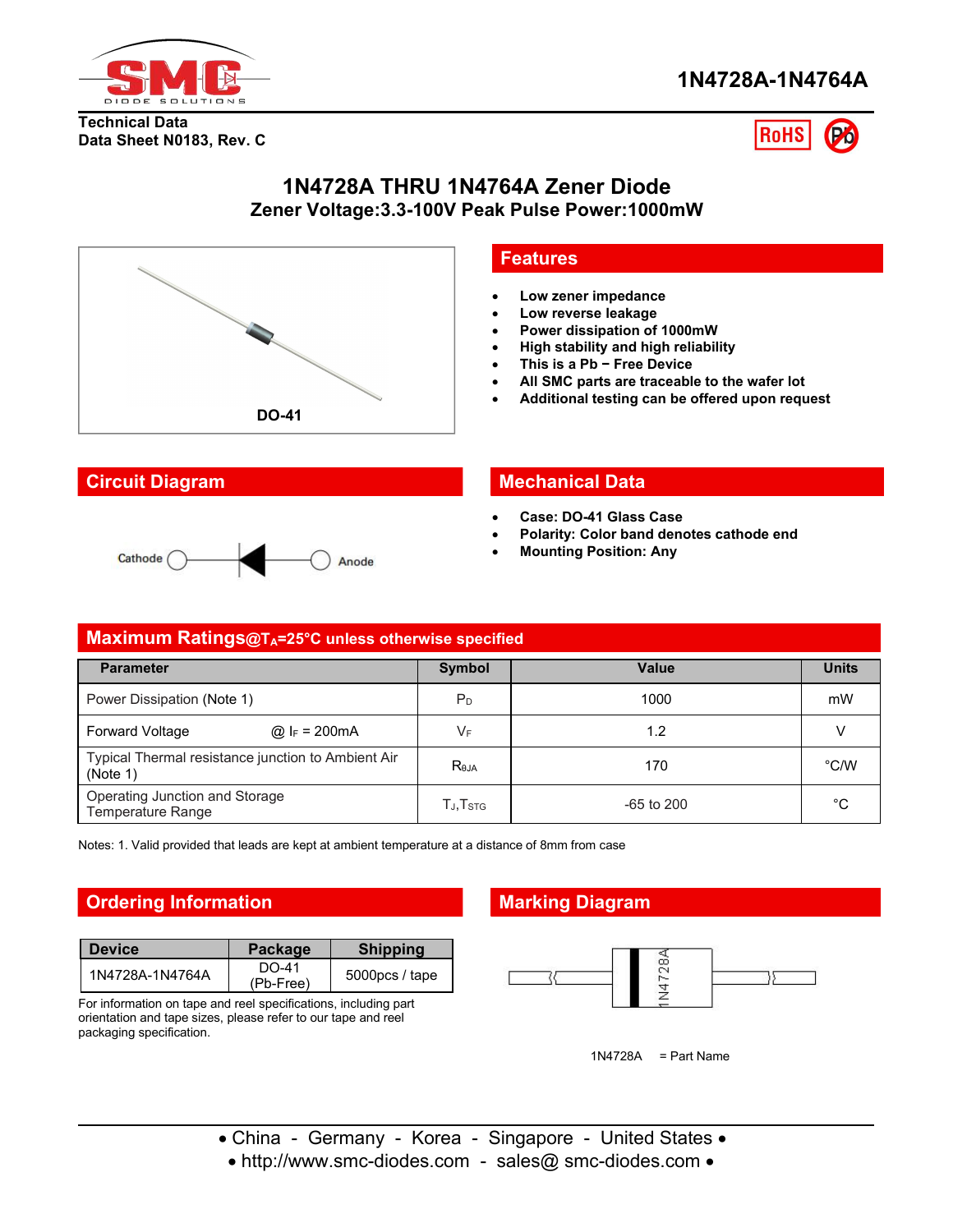

### **Technical Data Data Sheet N0183, Rev. C**

RoHS

# **Electrical Characteristics @TA=25°C unless otherwise specified**

| Nominal<br>Zener<br>Voltage |        | Test<br>Current | Maximum Zener<br>Impedance |         | Maximum Reverse<br>Leakage Current |       | <b>Izk</b> | Max.Surge<br>Current | Maximum<br>Regulator<br>Current |
|-----------------------------|--------|-----------------|----------------------------|---------|------------------------------------|-------|------------|----------------------|---------------------------------|
| Device Type                 | Vz@Tzt | lzr             | <b>Zzr</b> elzt            | Zzr@lzk | IR                                 | @VR   |            | IR@25℃               | <b>Izm</b>                      |
|                             | Volts  | mA              | Ohms                       | Ohms    | μA                                 | Volts | mA         | mA                   | mA                              |
| 1N4728A                     | 3.3    | 76              | 10                         | 400     | 100                                | 1.0   | 1.0        | 1380                 | 276                             |
| 1N4729A                     | 3.6    | 69              | 10                         | 400     | 100                                | 1.0   | 1.0        | 1260                 | 252                             |
| 1N4730A                     | 3.9    | 64              | 9.0                        | 400     | 50                                 | 1.0   | 1.0        | 1170                 | 234                             |
| 1N4731A                     | 4.3    | 58              | 9.0                        | 400     | 10                                 | 1.0   | 1.0        | 1085                 | 217                             |
| 1N4732A                     | 4.7    | 53              | 8.0                        | 500     | 10                                 | 1.0   | 1.0        | 965                  | 193                             |
| 1N4733A                     | 5.1    | 49              | 7.0                        | 550     | 10                                 | 1.0   | 1.0        | 890                  | 178                             |
| 1N4734A                     | 5.6    | 45              | 5.0                        | 600     | 10                                 | 2.0   | 1.0        | 810                  | 162                             |
| 1N4735A                     | 6.2    | 41              | 2.0                        | 700     | 10                                 | 3.0   | 1.0        | 730                  | 146                             |
| 1N4736A                     | 6.8    | 37              | 3.5                        | 700     | 10                                 | 4.0   | 1.0        | 660                  | 133                             |
| 1N4737A                     | 7.5    | 34              | 4.0                        | 700     | 10                                 | 5.0   | 0.5        | 605                  | 121                             |
| 1N4738A                     | 8.2    | 31              | 4.5                        | 700     | 10                                 | 6.0   | 0.5        | 550                  | 110                             |
| 1N4739A                     | 9.1    | 28              | 5.0                        | 700     | 10                                 | 7.0   | 0.5        | 500                  | 100                             |
| 1N4740A                     | 10     | 25              | 7.0                        | 700     | 10                                 | 7.6   | 0.25       | 454                  | 91                              |
| 1N4741A                     | 11     | 23              | 8.0                        | 700     | 5.0                                | 8.4   | 0.25       | 414                  | 83                              |
| 1N4742A                     | 12     | 21              | 9.0                        | 700     | 5.0                                | 9.1   | 0.25       | 380                  | 76                              |
| 1N4743A                     | 13     | 19              | 10                         | 700     | 5.0                                | 9.9   | 0.25       | 344                  | 69                              |
| 1N4744A                     | 15     | 17              | 14                         | 700     | 5.0                                | 11.4  | 0.25       | 304                  | 61                              |
| 1N4745A                     | 16     | 15.5            | 16                         | 700     | 5.0                                | 12.2  | 0.25       | 285                  | 57                              |
| 1N4746A                     | 18     | 14              | 20                         | 750     | 5.0                                | 13.7  | 0.25       | 250                  | 50                              |
| 1N4747A                     | 20     | 12.5            | 22                         | 750     | 5.0                                | 15.2  | 0.25       | 225                  | 45                              |
| 1N4748A                     | 22     | 11.5            | 23                         | 750     | 5.0                                | 16.7  | 0.25       | 205                  | 41                              |
| 1N4749A                     | 24     | 10.5            | 25                         | 750     | 5.0                                | 18.2  | 0.25       | 190                  | 38                              |
| 1N4750A                     | 27     | 9.5             | 35                         | 750     | 5.0                                | 20.6  | 0.25       | 170                  | 34                              |
| 1N4751A                     | 30     | 8.5             | 40                         | 1000    | 5.0                                | 22.8  | 0.25       | 150                  | 30                              |
| 1N4752A                     | 33     | 7.5             | 45                         | 1000    | 5.0                                | 25.1  | 0.25       | 135                  | 27                              |
| 1N4753A                     | 36     | 7.0             | 50                         | 1000    | 5.0                                | 27.4  | 0.25       | 125                  | 25                              |
| 1N4754A                     | 39     | 6.5             | 60                         | 1000    | 5.0                                | 29.7  | 0.25       | 115                  | 23                              |
| 1N4755A                     | 43     | 6.0             | 70                         | 1500    | 5.0                                | 32.7  | 0.25       | 110                  | $\overline{22}$                 |
| 1N4756A                     | 47     | 5.5             | 80                         | 1500    | 5.0                                | 35.8  | 0.25       | 95                   | 19                              |
| 1N4757A                     | 51     | 5.0             | 95                         | 1500    | 5.0                                | 38.8  | 0.25       | 90                   | 18                              |
| 1N4758A                     | 56     | 4.5             | 110                        | 2000    | 5.0                                | 42.6  | 0.25       | 80                   | 16                              |
| 1N4759A                     | 62     | 4.0             | 125                        | 2000    | 5.0                                | 47.1  | 0.25       | 70                   | 14                              |
| 1N4760A                     | 68     | 3.7             | 150                        | 2000    | 5.0                                | 51.7  | 0.25       | 65                   | 13                              |
| 1N4761A                     | 75     | 3.3             | 175                        | 2000    | 5.0                                | 56.0  | 0.25       | 60                   | 12                              |
| 1N4762A                     | 82     | 3.0             | 200                        | 3000    | 5.0                                | 62.2  | 0.25       | 55                   | 11                              |
| 1N4763A                     | 91     | 2.8             | 250                        | 3000    | 5.0                                | 69.2  | 0.25       | 50                   | 10                              |
| 1N4764A                     | 100    | 2.5             | 350                        | 3000    | 5.0                                | 76.0  | 0.25       | 45                   | 9                               |

Note 1. Suffix "A" indicate ±5% tolerance

• http://www.smc-diodes.com - sales@ smc-diodes.com •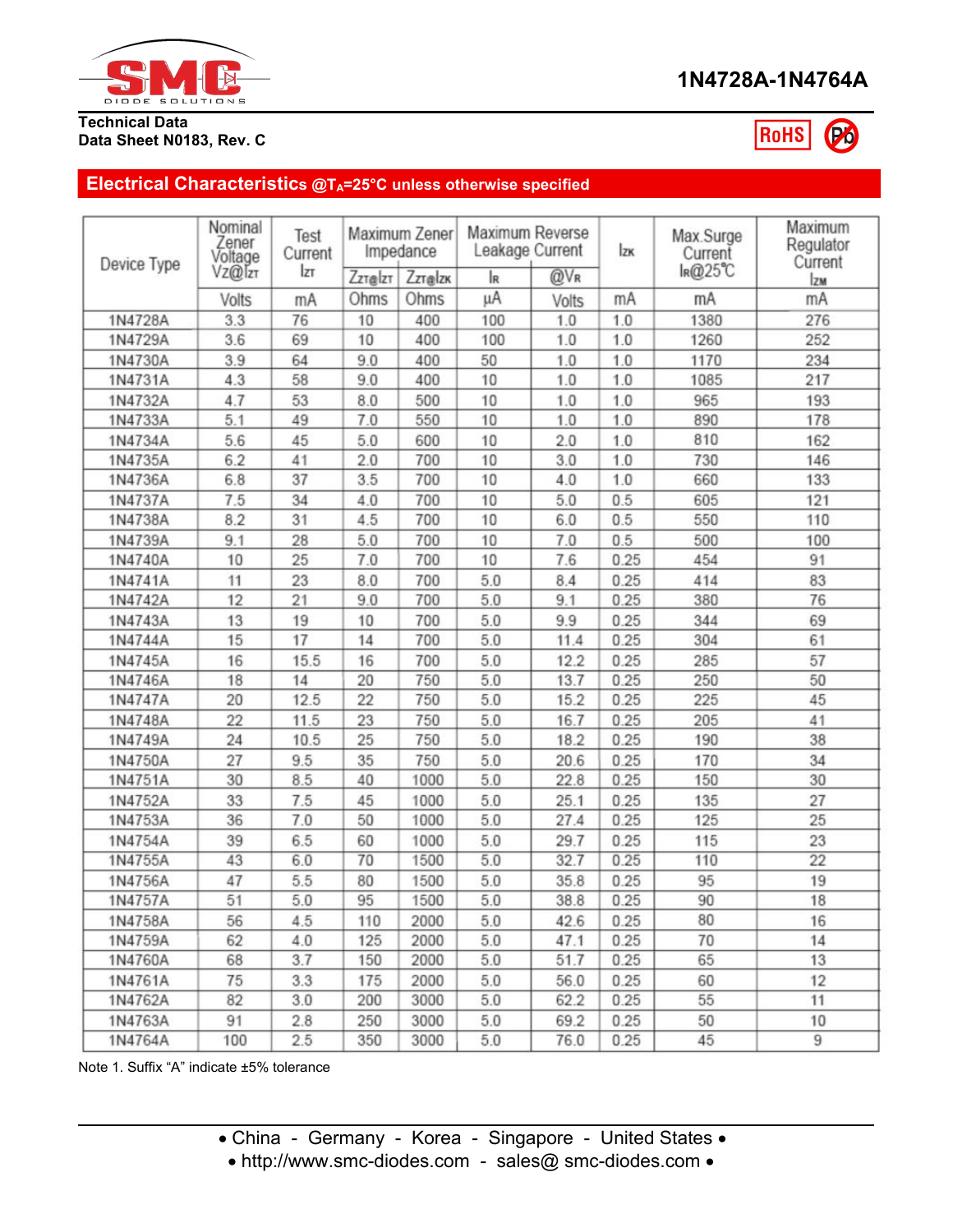

#### **Technical Data Data Sheet N0183, Rev. C**



# **Ratings and Characteristics Curves**



**Vz, ZENER VOLTAGE, volts** 

Admissible power dissipation versus ambient temperature Valid provided that leads are kept at ambient temperature at a distance of 10mm from case

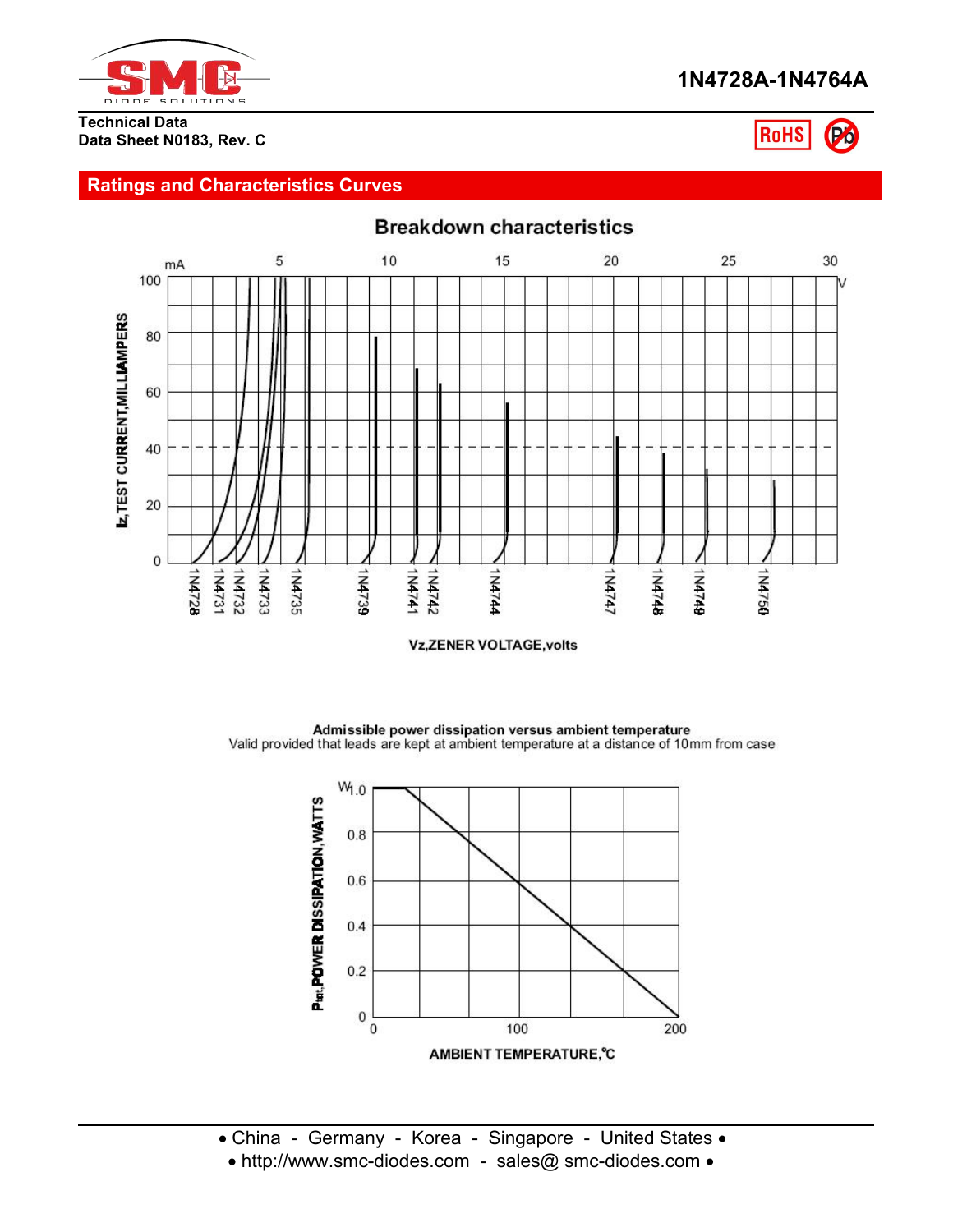

**Technical Data Data Sheet N0183, Rev. C**



## **Mechanical Dimensions DO-41(Inches/Millimeters)**



# **Carrier Tape Specification DO-41**



| <b>SYMBOL</b> | <b>Millimeters</b> |      |  |  |  |
|---------------|--------------------|------|--|--|--|
|               | Min.               | Max. |  |  |  |
| Α             | 4.50               | 5.50 |  |  |  |
| B             | 50.9               | 53.9 |  |  |  |
| Z             |                    | 1.20 |  |  |  |
|               | 5.60               | 6.40 |  |  |  |
| E.            |                    | 0.80 |  |  |  |
| $IL1-L2I$     |                    | 1.0  |  |  |  |